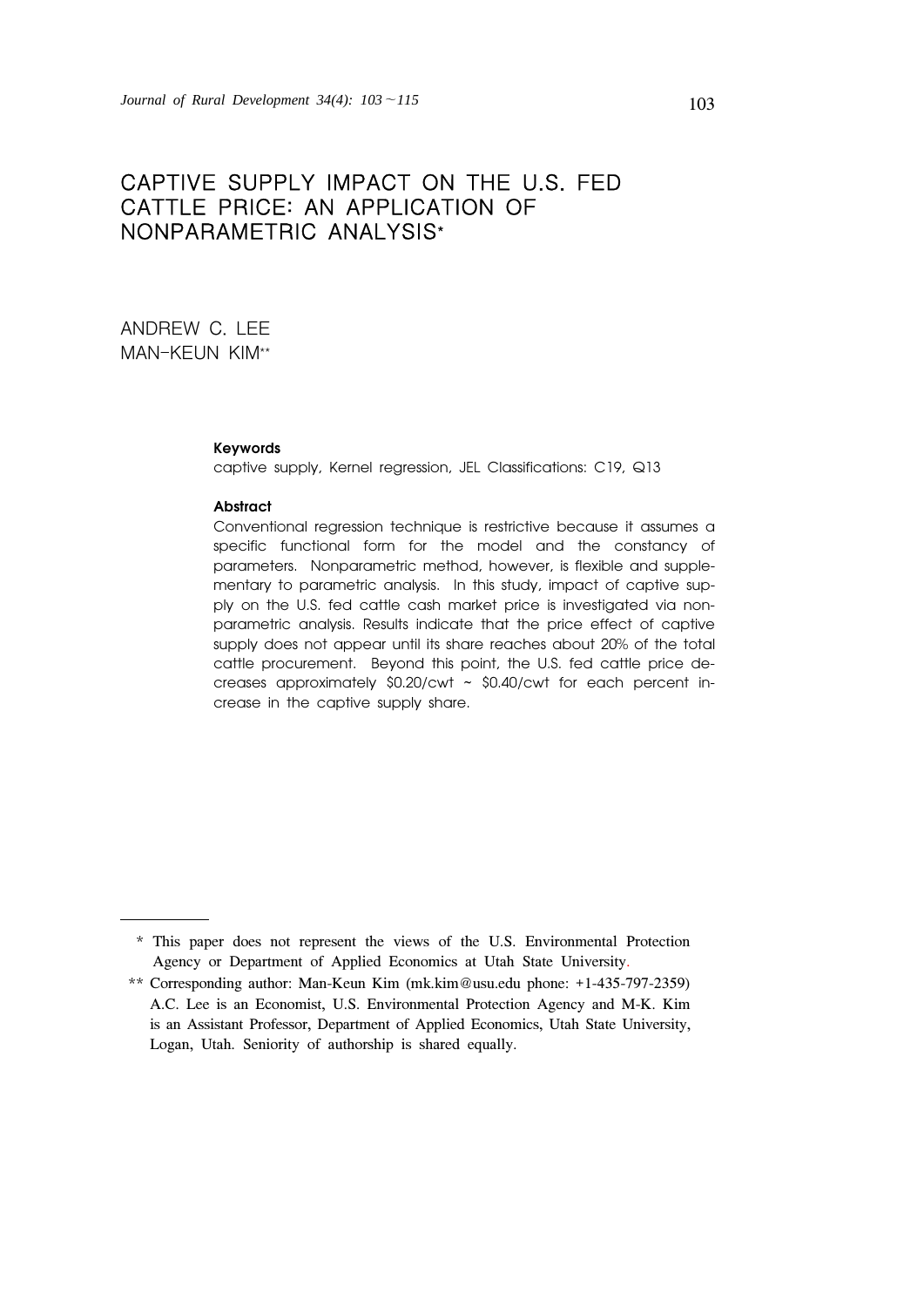# I. Introduction

The U.S. fed cattle market is part of the beef supply chain where packers purchase fed cattle from cattle feeders, slaughter and process the cattle in their packing plants to produce the boxed (or wholesale) beef as the final product. Fed cattle represent a major input to the packer's production process, accounting for the bulk of the production costs. Packers in the U.S. procure fed cattle in two ways: through cash market transactions and the contract arrangement, the so-called captive supply. The Grain Inspection, Packers and Stockyards Administration (GIPSA) of the U.S. Department of Agriculture (2002, p. vi) defines the captive supply as the cattle owned or fed by a packer, procured through forward contracts and marketing agreements, and cattle that are otherwise committed to a packer more than 14 days prior to slaughter. Proponents argue that use of captive supply decreases transaction costs, reduce market risk, and enhance beef quality (Feuz et al., 2002). Opponents contend that it has adverse impact on fed cattle cash market prices, reduces market access by small cattle producers, and increases market power of packers (Conner *et al*., 2004). In particular, the potential impact of use of captive supply on fed cattle cash market price is a controversial issue for market participants and policymakers. In this study, the price impact of captive supply use is investigated via a nonparametric method.

Most econometric literature on the relationship between the use of captive supply and fed cattle cash price (e.g., Elam, 1992; Hayenga and O'Brien, 1992; Parcell, Schroeder, and Dhuyvetter, 1997; Ward, Koontz, and Schroeder, 1998 Schroeter and Azzam, 2003) utilize the parametric approach, which assumes a specific functional form between fed cattle cash price, captive supply, and other variables. However, the true functional form for the relationship among the variables is not known and assumption of a particular functional form may lead to biased estimation.

Nonparametric methods have attracted attentions from applied economists in the past few decades (see examples in Racine, 2008). Nonparametric methods are statistical techniques that do not require specification of a functional form for the relationship being estimated. Instead, the data itself informs the resulting model in a particular manner. In a regression framework, this approach is known as nonparametric regression or nonparametric smoothing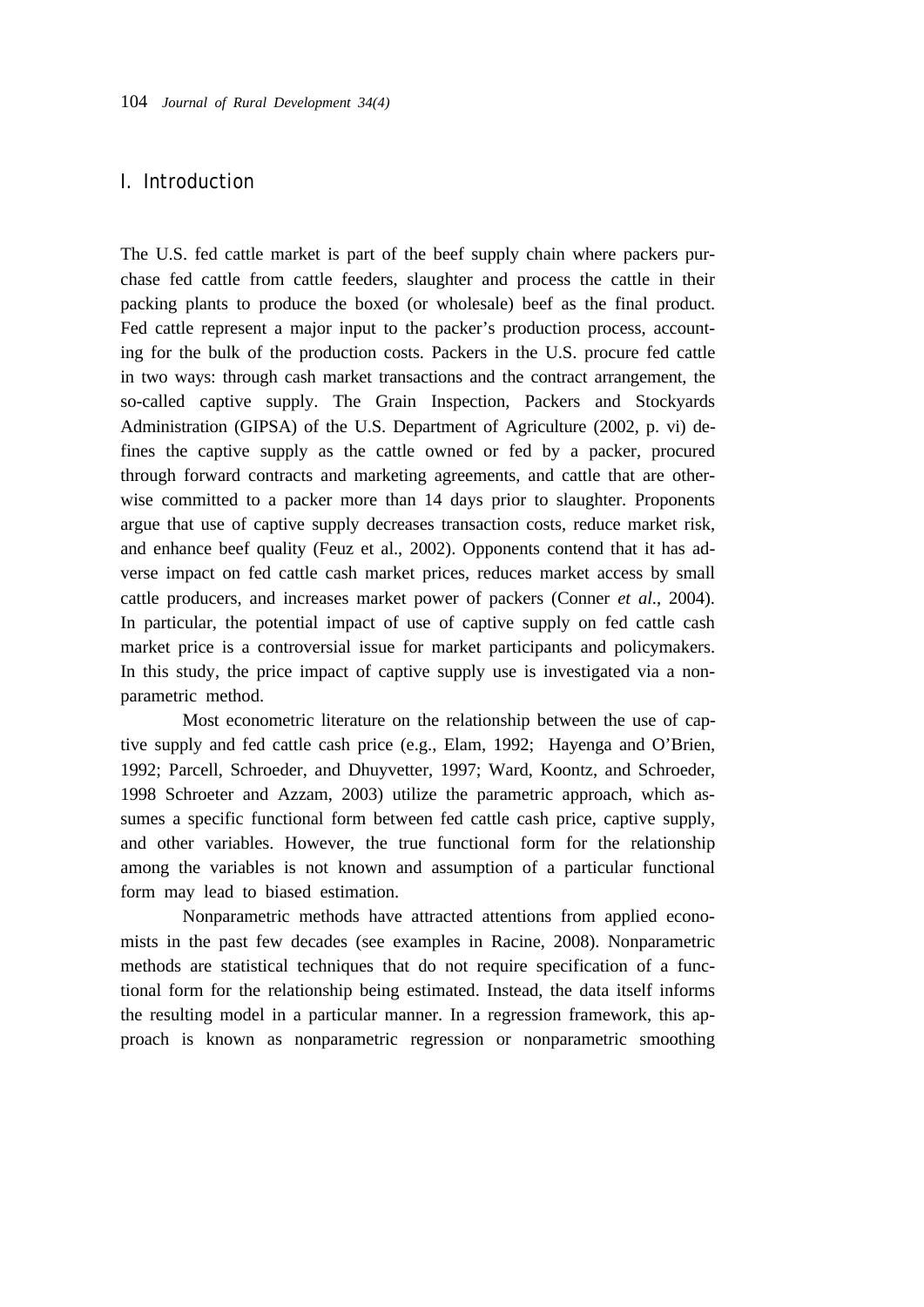(Racine, 2008). Nonparametric regression relaxes the common assumption of linearity in the parametric approach and enables one to explore the data more flexibly, uncovering the structure in the data that might otherwise be missed by parametric approach<sup>1</sup>. As we expected, the results indicate that the price impact of captive supply is nonlinear and depends on the level of captive supply use.

This paper is organized as follows. The next section introduces the conceptual model for investigating the impact of captive supply on the fed cattle cash market price. Section III briefly describes the nonparametric estimation procedure. The data are described in section IV, and section V discusses results and concludes.

## II. Conceptual Model

In this section, a stylized model of beef packer behavior based on Azzam (1998) and Schroeder *et al*. (1993) is developed to derive an empirical model to be estimated. Consider a beef packer who purchases  $v_{sp}$  units of fed cattle from spot (or cash) market at the price,  $p_{sp}$  and  $v_{cs}$  units through captive supply at the contract price, *pcs*. Assuming perfect substitution between captive and cash market cattle, the share  $\lambda$  of captive supply in the total procurement is obtained by  $\lambda = v_{cs}/(v_{cs} + v_{sp})$ .

Based on the predetermined level of captive supply, the packer decides on the quantity of fed cattle to be procured from the spot market to maximize its profit as follows:

(1) 
$$
\max_{v} \quad p_{\text{box}} \cdot f(v) - p_{\text{sp}} v_{\text{sp}} - p_{\text{cs}} v_{\text{cs}} - F C
$$

where  $p_{box}$  is the boxed beef price or wholesale value of processed beef, which is the output price of the packer,  $f$  is the packer's production function,  $v$  is the number of the fed cattle and *FC* is the fixed cost. The fed cattle is the function of cattle from spot market and from the captive supply as

<sup>1</sup> To authors' best knowledge, there is no study examining the price impact of captive supply using a nonparametric method.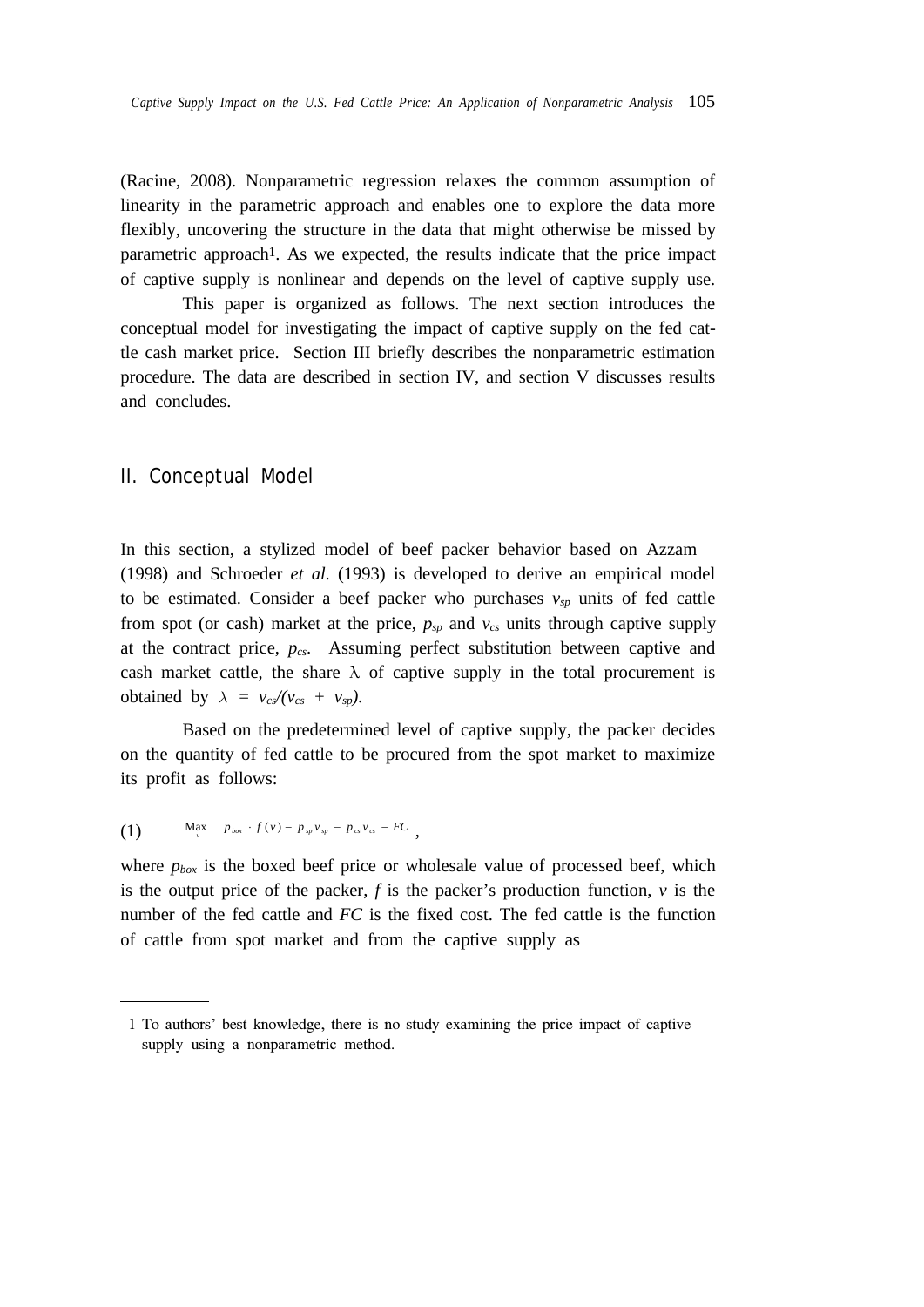$$
(2) \qquad v = g(v_{sp}, v_{cs}),
$$

where  $v_{sp}$  is the units of fed cattle from spot market and  $v_{cs}$  is the units fed cattle from captive supply. Note that  $v_{sp}$  and  $v_{cs}$  may or may not be perfect substitute. If  $v_{sp}$  and  $v_{cs}$  are perfect substitute  $v = v_{sp} + v_{cs}$ . Note that here  $v_{cs}$ is *fixed* when the packer decides the amount of  $v_{sp}$  to maximize the profit as in equation (1).

The first order condition to maximize equation (1) is:

$$
(3) \t P_{box} \cdot \frac{\partial f(v_{sp} \mid v_{cs})}{\partial v_{sp}} - p_{sp} = 0.
$$

Equation (3) is solved for the derived input demand function for spot market fed cattle, conditional on the predetermined quantity of captive supply,  $_{sp}^{dmd}(\left. p_{\textit{sp}}, p_{\textit{box}}\left.\right| \mathcal{v}_{\textit{cs}}\right)$ *sp*  $v_{sp}^{dmd} = v_{sp}^{dmd} (p_{sp}, p_{box} | v_{cs})$ 

Assuming each packer *i* faces the same fed cattle spot market price and boxed beef price, the individual packers' spot market fed cattle demands can be aggregated to obtain the market demand,  $V_{sp}^{dmd} = \sum_{i} v_{sp,i}^{dmd} = V_{sp}^{dmd} (p_{sp}, p_{box} | V_{cs})$  $V_{sp}^{dmd} = \sum_{i} v_{sp,i}^{dmd} = V_{sp}^{dmd} (p_{sp,} p_{box} | V_{cs})$ where *i* is the index of firms (packers) and  $V_{cs} = \sum_i V_{cs,i}$ .

Let the market supply of fed cattle be  $V_{sp}^{spl} = V_{sp}^{spl}(p_{sp}, M)$ *sp*  $V_{sp}^{spl} = V_{sp}^{spl}(p_{sp}, M)$ , where *M* is the exogenous supply shifter. Then, the market equilibrium price and quantity of fed cattle can be found by setting the market demand equal to the market supply. Substituting the equilibrium price and quantity thus found into the market demand equation yields  $V_{sp}^* = V_{sp}^* (p_{sp}^*, p_{box} | V_{cs})$  or the inverse market demand function:

(4) 
$$
p_{sp}^* = h(V_{sp}^*, p_{box} | V_{cs})
$$

Equation (4) provides a basis for an empirical model to be estimated, expressing fed cattle cash market price,  $p_{sp}^*$ , as a function of captive supply, cash market procurement, and boxed beef price. Fed cattle cash market price may also be affected by the U.S. government policy, for example, the mandatory price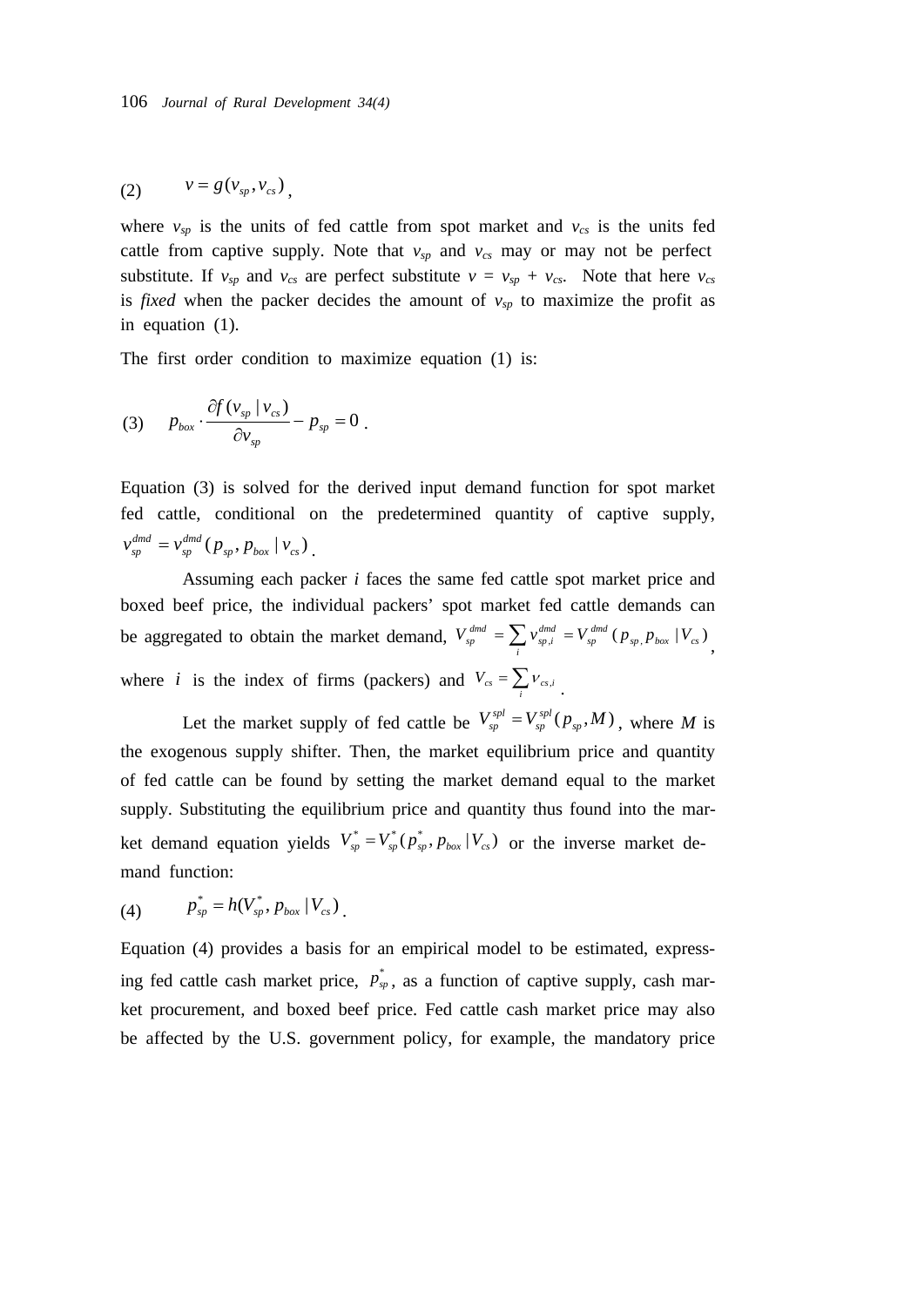reporting (MPR) which requires the reporting of cattle transaction prices. Cattle price reporting was on voluntary basis until the MPR was implemented in early 2001 in the U.S. This policy variable is included in the model as a dummy variable to investigate the effect of MPR on fed cattle cash market price.

### III. Nonparametric Regression

Equation (4) can be estimated using the nonparametric regression which traces the relationship between a dependent variable and explanatory variables without specifying a functional form of the relationship. To briefly explain the procedure, define *J* explanatory variables  $\mathbf{x}_i = [x_{1i}, x_{2i}, \dots, x_{j}$  and dependent variable  $y_i$ , where  $i = 1, \ldots, N$  are observations. Assume all explanatory variables are continuous. The nonparametric model is given by

(5) 
$$
y_i = m(\mathbf{x}_i) + \varepsilon_i
$$
,  $i = 1, ..., N$ , and  $\varepsilon_i \sim \text{iid}(0, \sigma_\varepsilon^2)$ 

where  $m(\mathbf{x}_i)$  is a function of  $\mathbf{x}_i$ . As mentioned above, the functional form of *m* is not specified and *m* is estimated using the local weighted average estimator which finds the average of  $y_i$  around an observation  $x_0$ . The kernel regression is the method most frequently utilized in applied analyses. In this method, the estimator is given by,

(6) 
$$
\hat{m}(\mathbf{x}_0) = \frac{\frac{1}{N\gamma_1\gamma_2\cdots\gamma_j} \sum_{i=1}^N K\left(\frac{\mathbf{x}_i - \mathbf{x}_0}{\gamma}\right) y_i}{\frac{1}{N\gamma_1\gamma_2\cdots\gamma_j} \sum_{i=1}^N K\left(\frac{\mathbf{x}_i - \mathbf{x}_0}{\gamma}\right)}
$$
 and 
$$
K\left(\frac{\mathbf{x}_i - \mathbf{x}_0}{\gamma}\right) = k\left(\frac{\mathbf{x}_{1i} - \mathbf{x}_{10}}{\gamma_1}\right) \cdots k\left(\frac{\mathbf{x}_{j_i} - \mathbf{x}_{j0}}{\gamma_j}\right),
$$

where  $K(\cdot)$  is the multivariate kernel function which is the product of the univariate kernel functions,  $k(\cdot)$ , and  $\gamma_j$  are bandwidths. The univariate kernel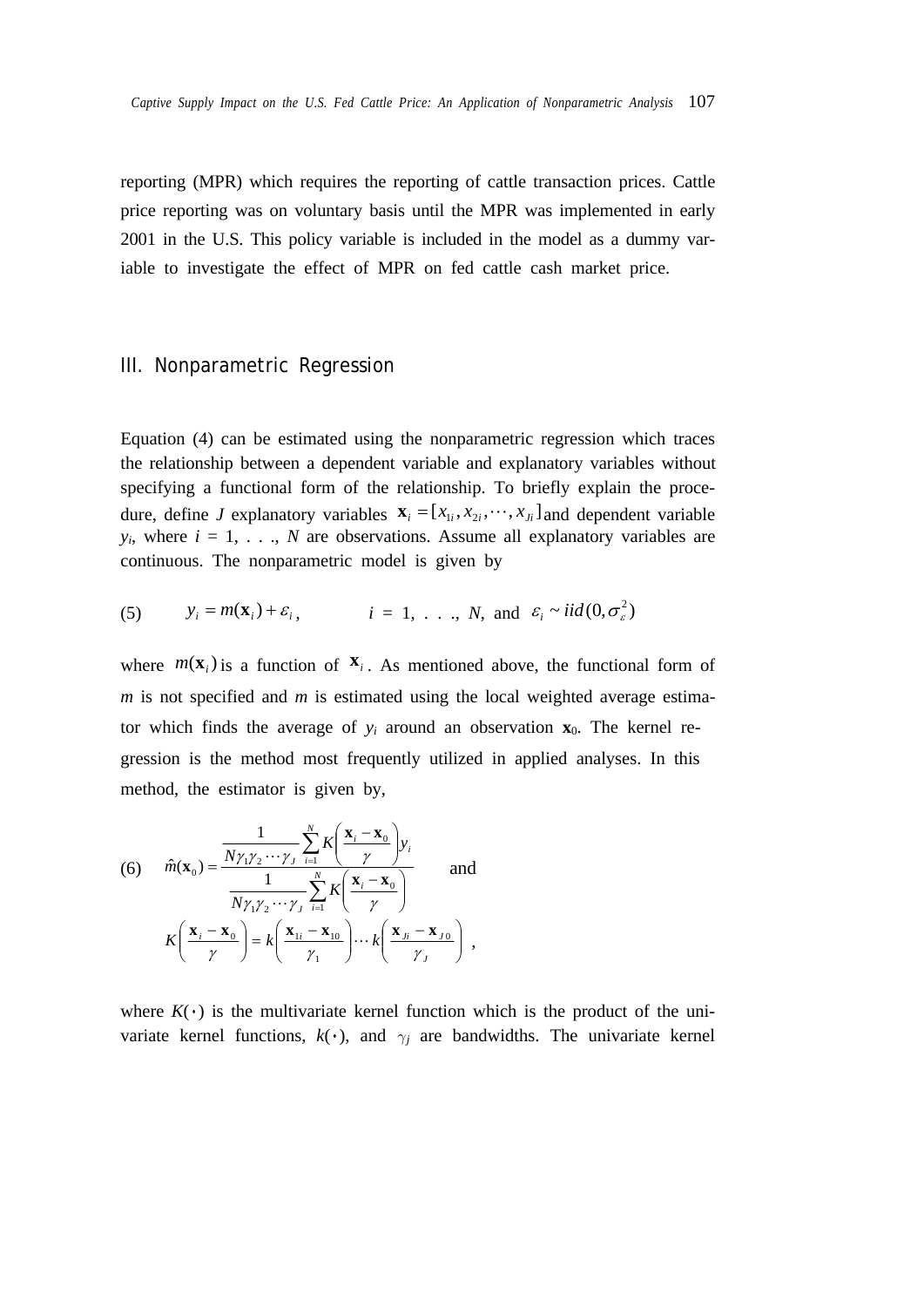function and the bandwidths should be determined properly. Usually, the Gaussian or Epanechnikov function is used for the univariate kernel function and in this study, the Gaussian function is used. The results are sensitive to the choice of  $\gamma_i$  and there are various ways to select  $\gamma_i$ . We utilize the cross validation (CV) method (Li and Racine, 2007; Pagan and Ullah, 1999) which is a popular, data-driven method for choosing the bandwidth in the standard kernel regression (Leung, 2005). The CV method involves finding  $\gamma_j$  to minimize the following:

(7) 
$$
CV(\gamma) = \sum_{i=1}^{N} (y_i - \hat{m}_{-i}(\mathbf{x}_i))^2 \pi(\mathbf{x}_i),
$$

where  $\hat{m}_{-i}(\mathbf{x}_i)$  is the estimate that obtains when  $\mathbf{x}_i$  is excluded and  $\pi(\mathbf{x}_i)$  is a weighted function. For more information on the cross validation method, see Li and Racine (2007) or Pagan and Ullah (1999).

It is possible to extend the kernel regression to include discrete variables in the analysis, for example, mandatory price reporting (MPR)<sup>2</sup> dummy variable. Li and Racine (2003 and 2007) present a different type of kernel function to be used with discrete variables. Let a vector of continuous explanatory variables be  $\mathbf{x}_i^c = [x_{1i}^c, \cdots, x_{pi}^c]$ *pi c i*  $\mathbf{x}_i^c = [x_{1i}^c, \dots, x_{pi}^c]$  and a vector of discrete explanatory variables be  $[x_{1i}^d, \cdots x_{qi}^d]$ *qi d i d* Thus, the vector of explanatory variables is now  $\mathbf{x}_i = [\mathbf{x}_i^c, \mathbf{x}_i^d]$ . Li and Racine (2007) suggested the following function as the kernel function for discrete variables:

(8) 
$$
L(\mathbf{x}_0^d, \mathbf{x}_i^d, \eta) = \prod_{s=1}^q \eta_s^{N_{is}(\mathbf{x}_0)} \text{ and } 0 \leq \eta_s \leq 1
$$

where  $N_{is}(x_0) = 1$  when  $x_{si}^d = x_{0i}^d$  $x_{si}^d = x_{0i}^d$  and 0 otherwise. The parameter  $\eta$  in equation (8) is the smoothing parameter like  $\gamma$  for continuous variables. The value of

<sup>2</sup> In April 2001, the U.S. Department of Agriculture implemented the Livestock Mandatory Price Reporting (LMPR) law which requires large packers to report negotiated sales, forward contract, and formula arrangement transactions to increase the availability of market information.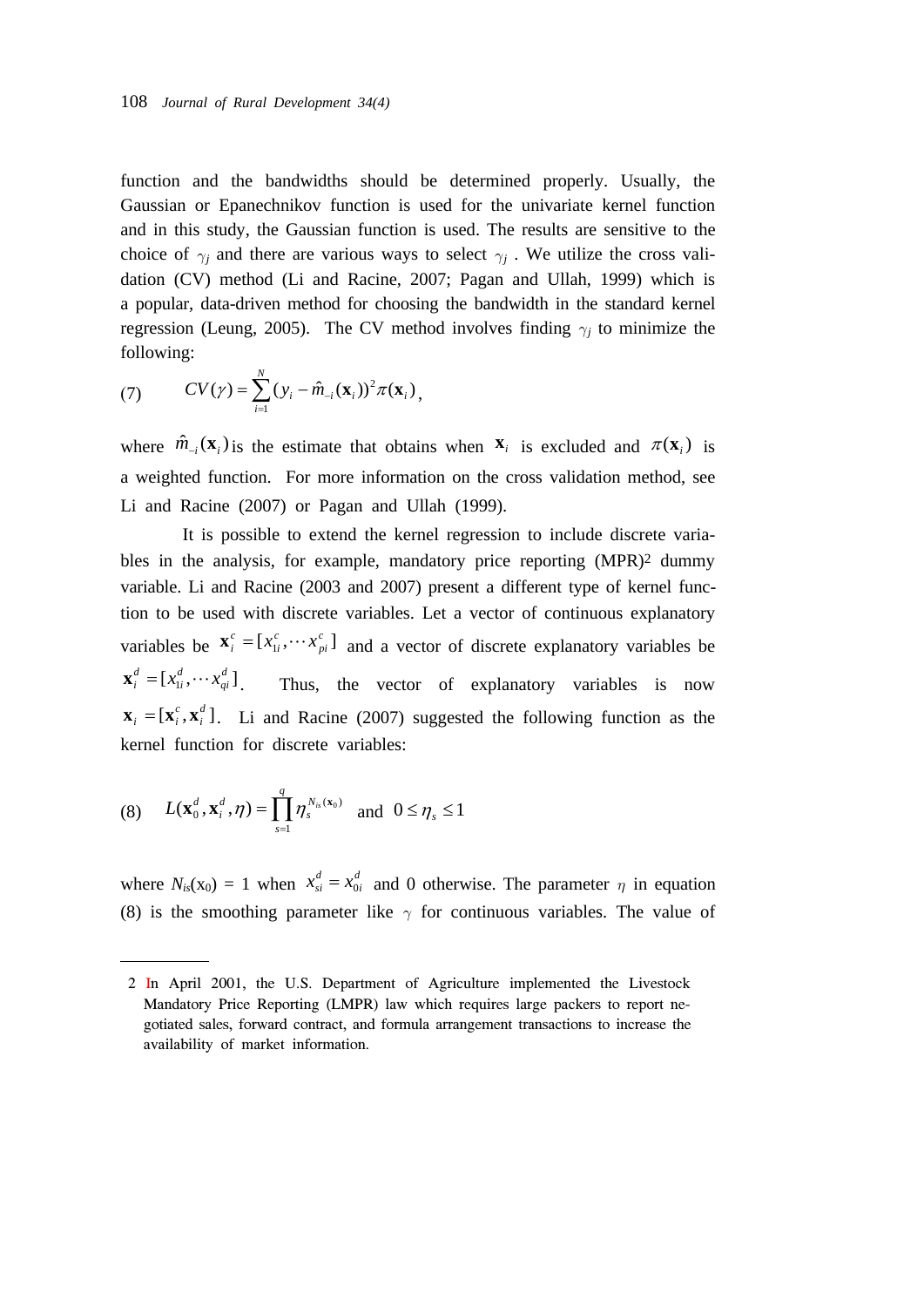$\eta$  can be determined using the CV method described above. The nonparametric estimator with continuous and discrete variables is now modified as follows (Li and Racine, 2007, pp 136-138):

(9) 
$$
\hat{m}(\mathbf{x}_0) = \frac{\frac{1}{N} \sum_{i=1}^{N} W(\mathbf{x}_0, \mathbf{x}_i | \gamma, \eta) y_i}{\frac{1}{N} \sum_{i=1}^{N} W(\mathbf{x}_0, \mathbf{x}_i | \gamma, \eta)},
$$

where  $W(\mathbf{x}_0, \mathbf{x}_i | \gamma, \eta) = \prod_{s=1}^{\infty} \frac{1}{\gamma_s} k \left( \frac{x_{si} - x_{s0}}{\gamma_s} \right) \times$ ⎠  $\setminus$  $\overline{\phantom{a}}$ ⎝  $=\prod^p\frac{1}{k}\left(x_{si}^c\right)$ *s d i d s c s c si s*  $W(\mathbf{x}_0, \mathbf{x}_i \mid \gamma, \eta) = \prod_{i=1}^{p} \frac{1}{N} k \left( \frac{x_{si}^c - x_{s0}^c}{N} \right) \times L$ 1  $\left(\mathbf{x}_{0}, \mathbf{x}_{i} \mid \gamma, \eta\right) = \prod_{s=1}^{p} \frac{1}{\gamma_{s}} k\left(\frac{x_{si}^{c} - x_{s0}^{c}}{\gamma_{s}}\right) \times L(\mathbf{x}_{0}^{d}, \mathbf{x}_{i}^{d}, \eta)$  $\mathbf{x}_0, \mathbf{x}_i \mid \gamma, \eta$ ) =  $\begin{bmatrix} \begin{bmatrix} -k \end{bmatrix} \frac{x_{si} - x_{s0}}{s} \end{bmatrix} \times L(\mathbf{x}_0^d, \mathbf{x}_i^d, \eta)$ .

# IV. Data and Estimation

Data are collected from various sources. The monthly data from January 1988 to December 2006 were used. Table 1 contains the basic statistics of variables.

Both the fed cattle cash price  $(p_{sp})$  and the boxed beef price  $(p_{box})$  are collected from the U.S. Livestock Marketing Information Center (LMIC). The LMIC provides the collection of price data over various time spans. Since Nebraska tended to be the center for price discovery for the major cattle feeding regions including Texas/Oklahoma, Kansas, Nebraska, Colorado, and Iowa/Minnesota (Ward, 2004), the Nebraska steer prices (Slaughter Steer Price, Choice 2-4, Nebraska Direct, 1100-1300 lb) were used as the national fed cattle spot market prices. The U.S. boxed beef prices are the Wholesale Boxed Beef Cut-Out Value, Choice, 600-900 lb. from the LMIC, too. Both prices are deflated using the producer price index (PPI).

USDA-GIPSA (2008) compiles monthly data on the share  $(\lambda)$  of captive supply cattle in the total number of fed cattle procured by the four largest packing firms. These percentages are converted to the number of captive supply cattle as  $V_{cs} = \lambda V_{total}$ , and the quantity procured from the spot market,  $V_{sp} =$  $V_{total}$  –  $V_{cs}$ , where  $V_{total}$  is the total number of fed cattle slaughtered. The data on the total number of fed cattle slaughtered is obtained from USDA- NASS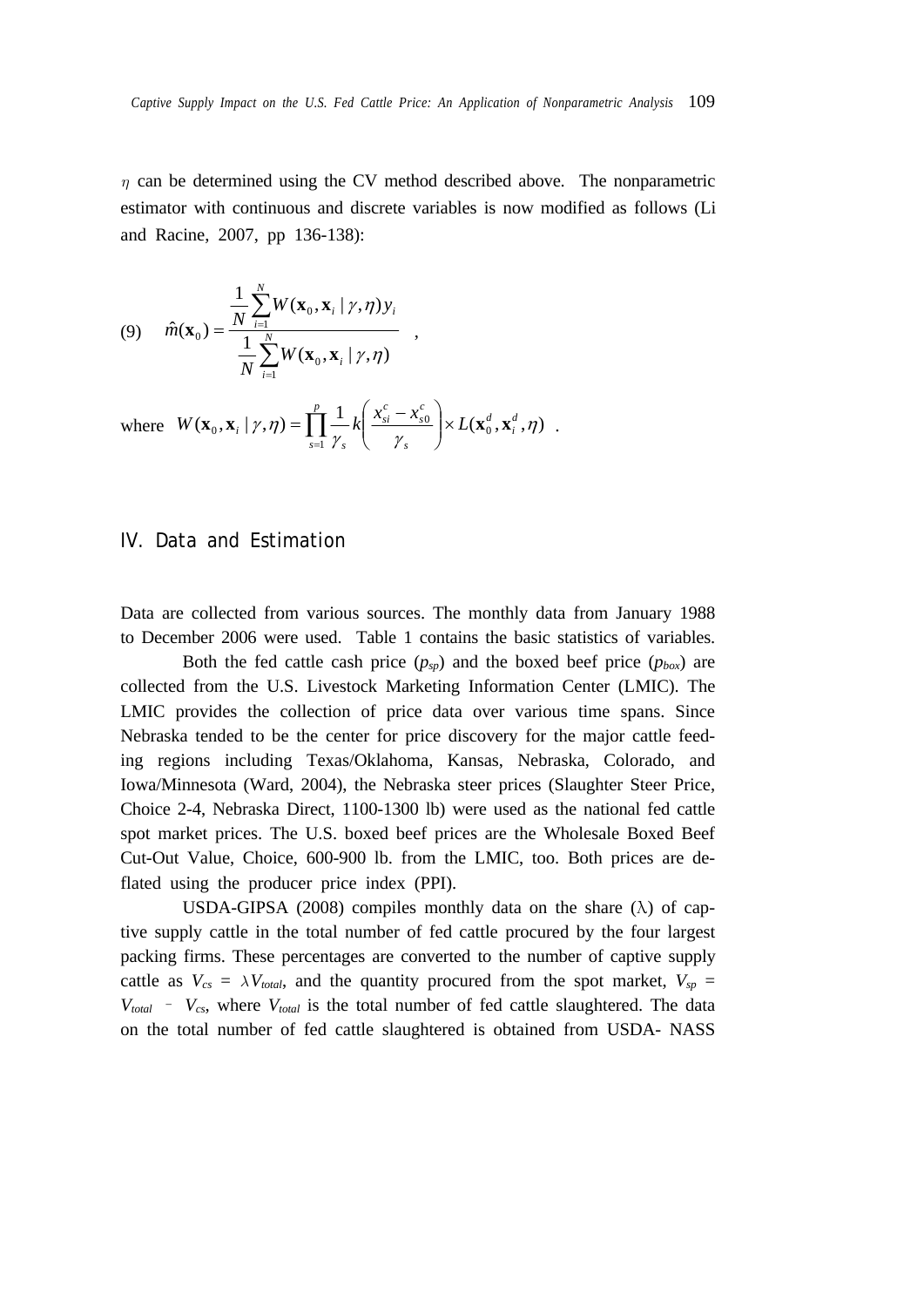Archive, various issues of *Livestock Slaughter* published by National Agricultural Statistics Service (NASS). Unfortunately, monthly captive supply data are available up to year 2006 (See P&SP Statistical Reports: Available at http://www.gipsa.usda.gov/Publications/pub\_psp.html). Nonparametric estimation is performed using the nonparametric package (np package) developed by Hayfield and Racine (2008) which is featured in R-package (www.r-project.org).

| Variable | Psp                 | λ     | <b>Vcs</b>  | <b>V</b> sp                                                                                    | <b>Phox</b>         |
|----------|---------------------|-------|-------------|------------------------------------------------------------------------------------------------|---------------------|
|          |                     |       |             | Description Fed cattle price Captive supply Captive cattle Spot market cattle Boxed beef price |                     |
| Unit     | $\sqrt{\text{cwt}}$ | $\%$  | $1000$ head | $1000$ head                                                                                    | $\sqrt{\text{cwt}}$ |
| Average  | 55.70               | 28.18 | 675.95      | 1694.58                                                                                        | 90.27               |
| Std Dev  | 6.78                | 9.83  | 267.76      | 230.80                                                                                         | 9.43                |
| Max      | 72.51               | 52.90 | 1408.91     | 2246.37                                                                                        | 121.00              |
| Min      | 44.62               | 10.30 | 197.25      | 1183.52                                                                                        | 73.28               |

TABLE 1. Basic Statistics

Note: Monthly data from January 1988 to December 2006.

All price data are deflated using producer price index.

## V. Results and Discussion

Using a simple specification of the U.S. fed cattle market in equation (4), the impact of use of captive supply on fed cattle cash market price was investigated via the nonparametric regression analysis. Figures 1 to 4 summarize the nonparametric regression results. The  $\mathbb{R}^2$  value<sup>3</sup> for the model is 0.97 indicating a good fit between the data and the model. Nonparametric regression results may be presented using plots, that is, plots of fed cattle cash market price  $(p<sub>yn</sub>)$  versus one covariate holding all other covariates constant at their respective me-

3 A unit-free measure of goodness-of-fit for nonparametric regression models, which is comparable to that used for parametric regression models, is defined as

$$
R^2 = \frac{\left[\sum(y_i - \overline{y})(\hat{y}_i - \overline{y})\right]^2}{\sum(y_i - \overline{y})^2 \sum(\hat{y}_i - \overline{y})^2}
$$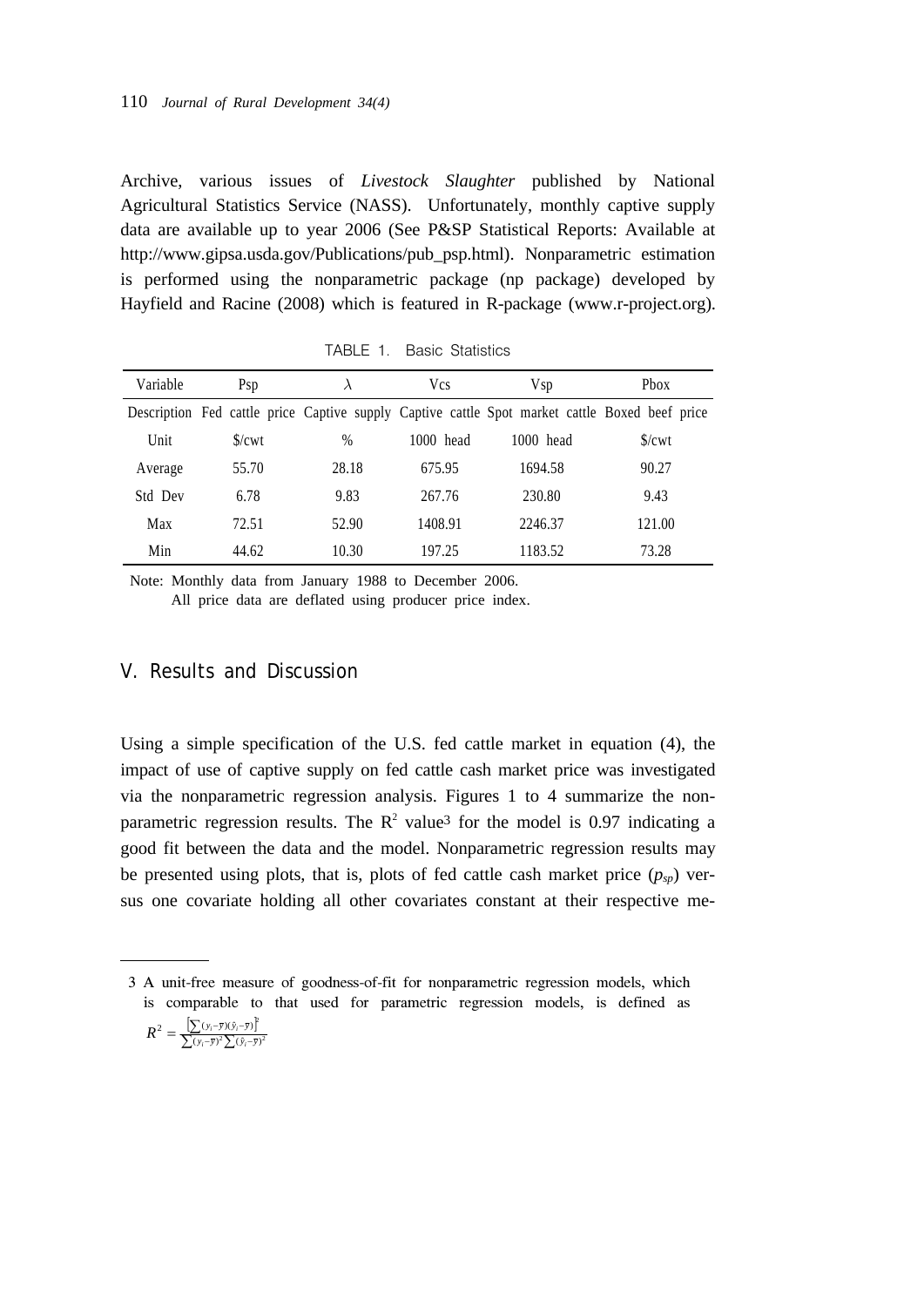dians (Figures 1 to 4). Note that dot lines indicate 95% lower and upper confidence bands. Each plot is discussed.

Panel A in Figure 1 shows the relationship between fed cattle cash market price and captive supply over a range of the level of captive supply use. In the region where the use of captive supply is low(approximately up to 20% of the total fed cattle procurement), the price impacts appear to be negligible, that is, the fitted line is almost horizontal(see Panel A in Figure 1 and also Table 2).



FIGURE 1. Kernel Regression Result for Captive Supply

| Shares of captive supply | Price impact  |
|--------------------------|---------------|
| $10\% \sim 15\%$         | Close to zero |
| $15\% \sim 20\%$         | \$0.06/cwt    |
| $20\% \sim 25\%$         | \$0.20/cwt    |
| $25\% \sim 30\%$         | $$0.37$ /cwt  |
| $30\% \sim 35\%$         | \$0.44/cwt    |
| $35\% - 40\%$            | \$0.35/cwt    |
| $40\% - 45\%$            | \$0.40/cwt    |

TABLE 2. Captive Supply and Price Impact

However, beyond this point, it is clear that the increased use of captive supply has a negative impact on fed cattle cash market price (see Panel A in Figure 1 and also Table 2). Panel B in Figure 1 represents the gradients of the price impact in Panel A in Figure 1 which is the slope of the plot in Panel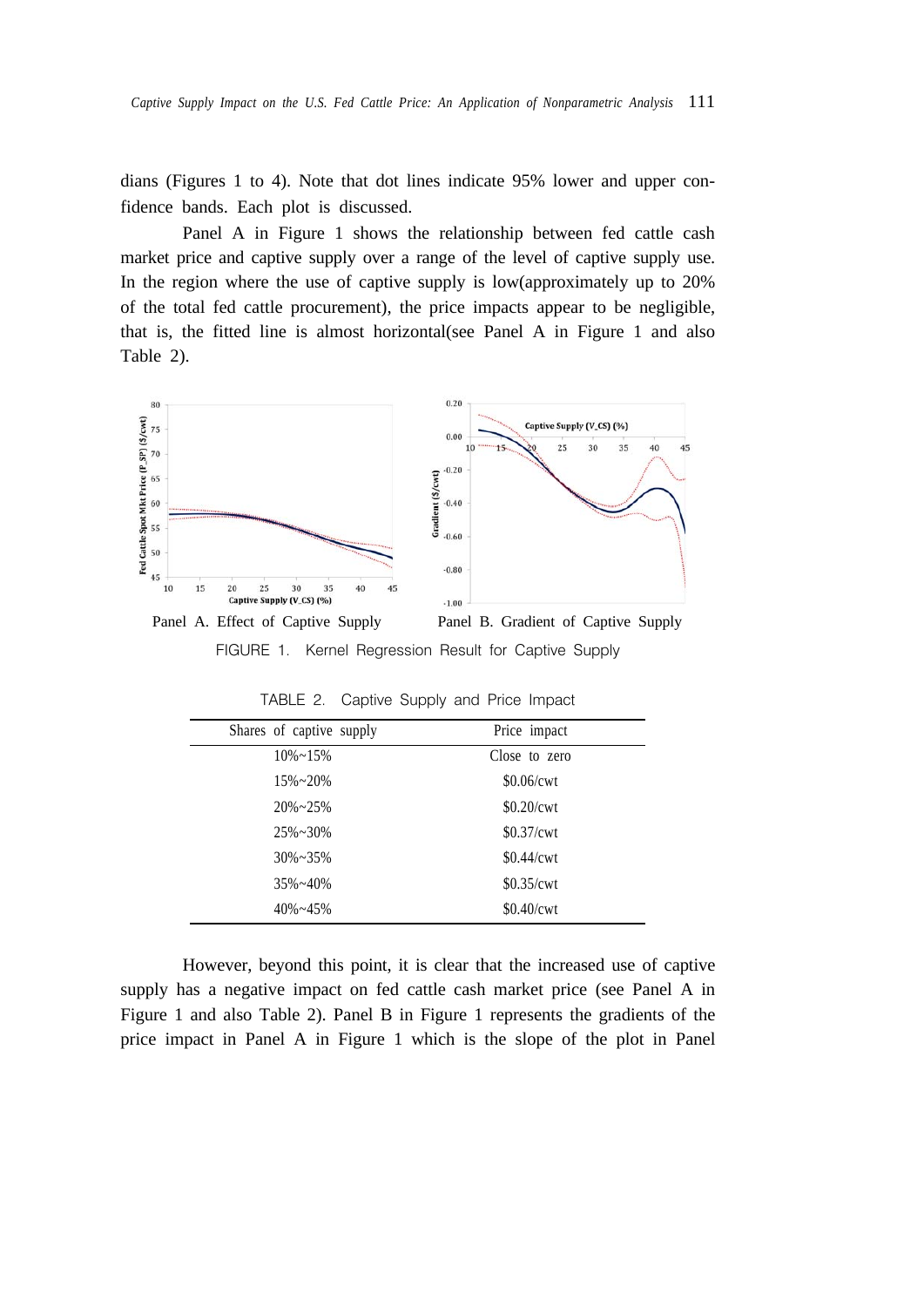A in Figure 1. In short, the price impact of the captive supply depends on the extent of use of the captive supply. Table 2 contains the approximation of these price impacts4.

The result that the price impact depends on the level of captive supply use is consistent with the findings by Schroeder *et al*. (1993). Schroeder et al. (1993) found a nonlinear relationship between fed cattle cash price and the use of captive supply in the southwestern Kansas market. They observed that the cash transaction prices were lower when the contract shipments were large, and the cash prices were statistically unaffected when the contract shipments were low. One difference here is that Schroeder et al. (1993) used the individual transaction data from thousands of pens of cattle in southeast Kansas area while this study utilizes the aggregate price and captive supply data at the market level (national level).



FIGURE 2. Kernel Regression Result for Spot Market Cattle

The relationship between cash market price and cash market cattle is depicted in Figure 2. It may be interpreted as the market demand curve for spot market cattle for a given level of captive supply. Fed cattle price decreases as the supply of fed cattle to the spot market increases. Being the packer's output price, boxed beef prices strongly affect the fed cattle cash price as shown in Figure 3. The increasing boxed beef prices will lead to increased production by

<sup>4</sup> To verify the price impacts, an ordinary least squares (OLS) approach was also utilized, i.e., estimate equation (4) using the OLS. The price impact is computed as \$0.29/ cwt using the OLS results. Estimation results are available upon request.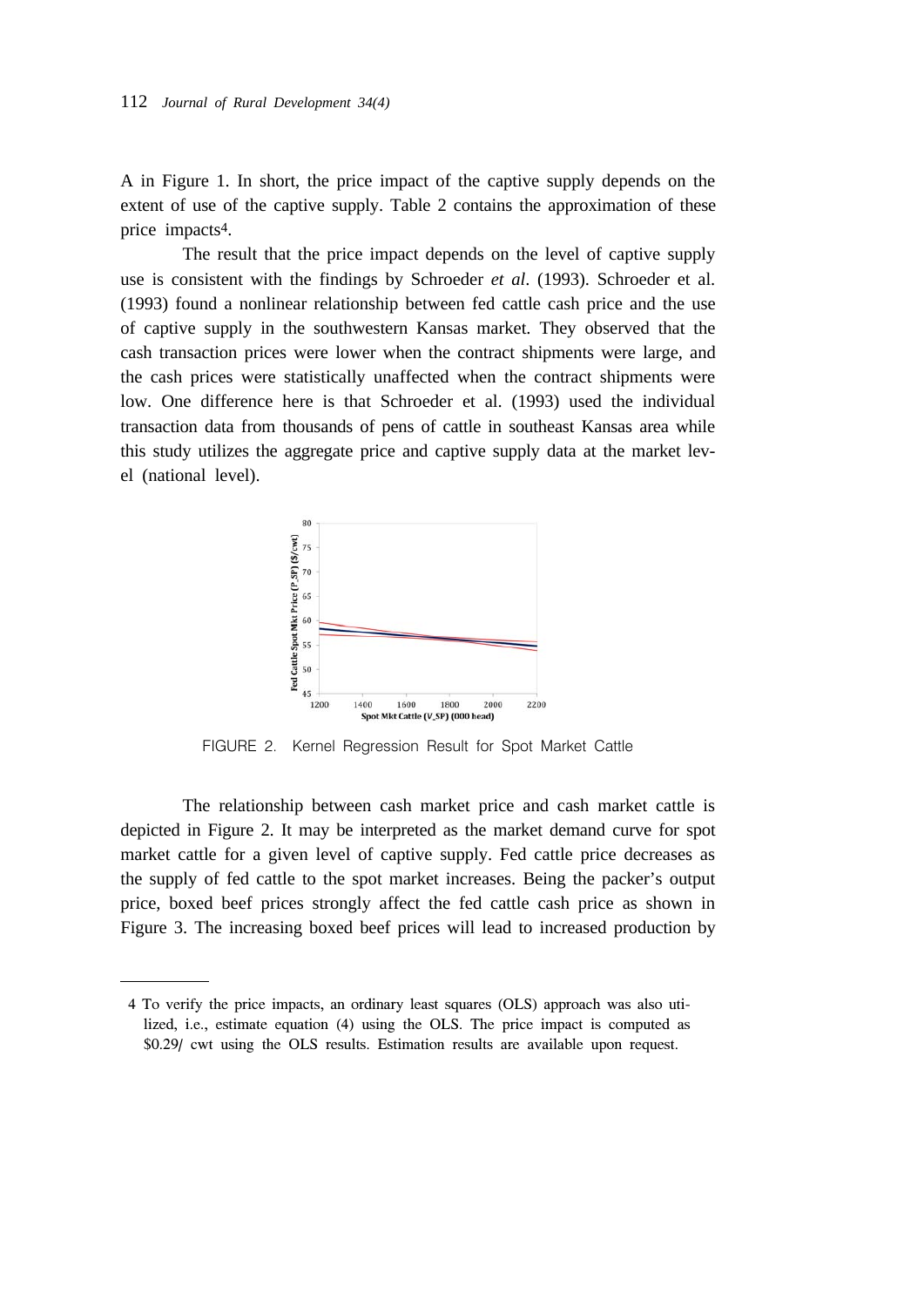packers, driving up the price of fed cattle, which is the most important input for the packers. The impact of the mandatory price reporting (MPR) on fed cattle cash price is not very significant as shown in Figure 4. The fed cattle price with the dummy variable equal to "1" represents the price with MPR and that with "0" indicates the fed cattle price without MPR, which is slightly higher than the price with MPR, but it is not clear.



FIGURE 3. Kernel Regression Result for Boxed Beef Price



FIGURE 4. Kernel Regression Result for MPR

The U.S. fed cattle market is a complex institution involving biological commodities and various transaction mechanisms–auctions, forward contracting, and other marketing arrangements. Although the model used in this study includes some of the key variables of the fed cattle market, it is still a very simplified representation of the market. Further, this study used monthly captive supply data when in reality captive supply contracting is carried out more fre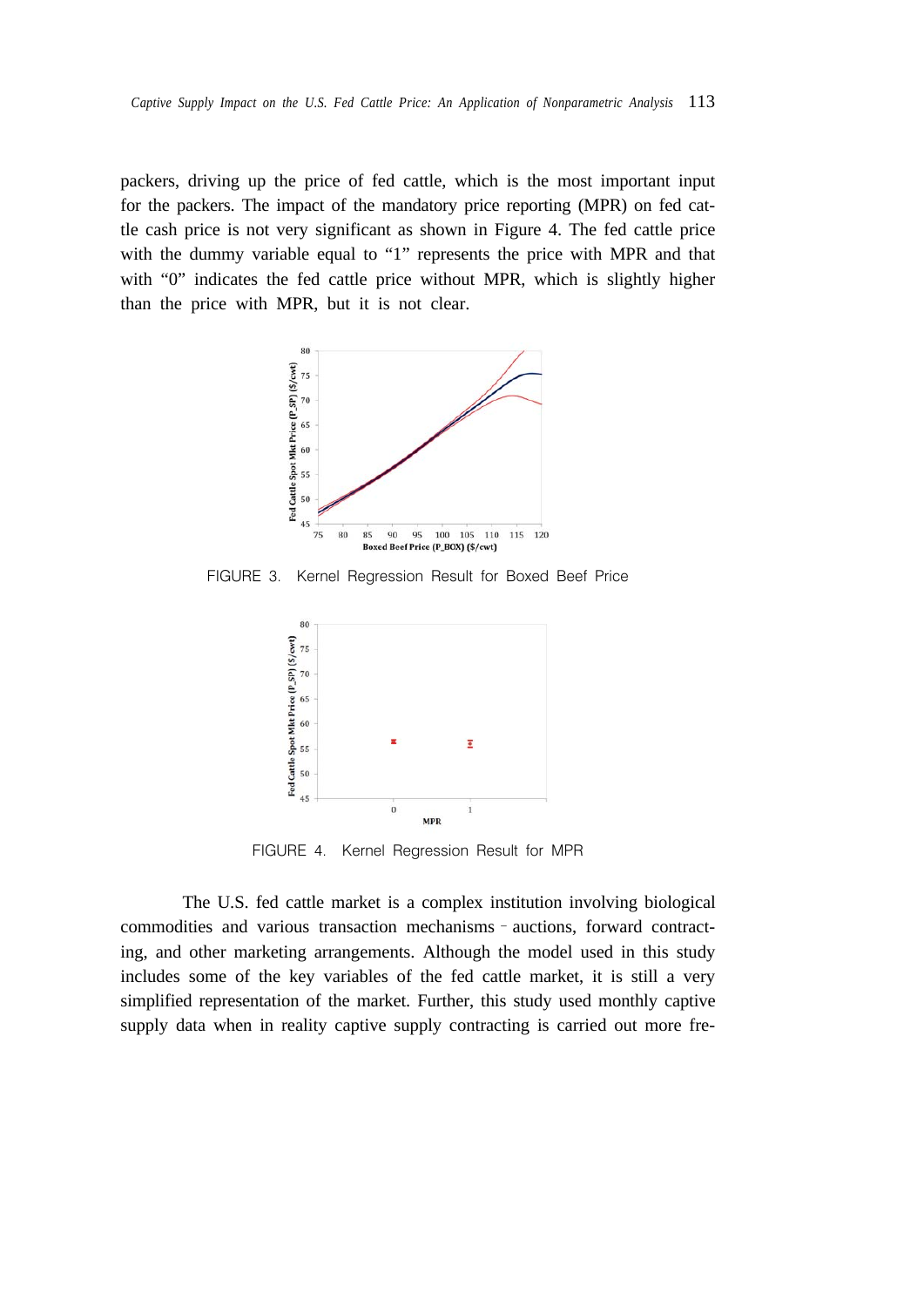quently (e.g. bi-weekly). Weekly captive supply data are not publicly available. These limitations should be noted when interpreting the results of this study.

#### **REFERENCES**

- Azzam, A. 1998. "Captive Supplies, Market Conduct, and the Open-Market Price." *American Journal of Agricultural Economics* 80: 76-83.
- Belsley, D.A., E. Kuh, and R.E. Welsch. 1980. *Regression Diagnostics*. Wiley: New York.
- Conner, J., P.C. Carstensen, R.A. McEowen, and N.E. Harl. 2004. *The Ban on Packer Ownership and Feeding of Livestock: Legal and Economic Implications*. Available at <http://www.econ.iastate.edu/research/abstracts/NDN0126.pdf>.
- Elam, E. 1992. "Cash Forward Contracting vs. Hedging of Fed Cattle, and the Impact of Cash Contracting on Cash Prices." *Journal of Agricultural and Resource Economics* 17: 205-217.
- Feuz, D., G. Grimes, M.L. Hayenga, S. Koontz, J.D. Lawrence, W.D. Purcell, T.C. Schroeder, and C.E. Ward. 2002. *Comments on Economic Impacts of Proposed Legislation to Prohibit Beef and Pork Packer Ownership, Feeding, or Control of Livestock*, Available at <http://www.econ.istate.edu/outreach/agriculture/reports/johnsonamendment.pdf>.
- Hayenga, M.L. and D. O'Brien, D. 1992. "Packer Competition, Forward Contracting Price Impacts, and the Relevant Market for Fed Cattle." W.D. Purcell, eds. *Pricing and Coordination in Consolidated Livestock Markets, Captive Supplies, Market Power, IRS Hedging Policy*, Blacksburg, VA: Virginia Tech University, Research Institute on Livestock Pricing.
- Hayfield, T. and J.S. Racine. 2008. "Nonparametric Econometrics: The np Package." *Journal of Statistical Software* 27: Issue 5.
- Leung, D. 2005. "Cross-Validation in Nonparametric Regression with Outlier." *Annals of Statistics* 33: 2291-2310.
- Li, Q and J.S. Racine. 2003. "Nonparametric Estimation of Distribution with Categorical and Continuous Data." *Journal of Multivariate Analysis* 86: 266-292.
- Li, Q and J.S. Racine. 2007. *Nonparametric Econometrics: Theory and Practice*, Princeton University Press.
- Marquardt, D. and R. Snee. 1975. "Ridge Regression in Practice." *The American Statistician* 29: 3-19.
- National Agricultural Statistics Service, *Livestock Slaughter*, Each Month, UD Department of Agriculture. Available at <http://usda.mannlib.cornell.edu/MannUsda/view